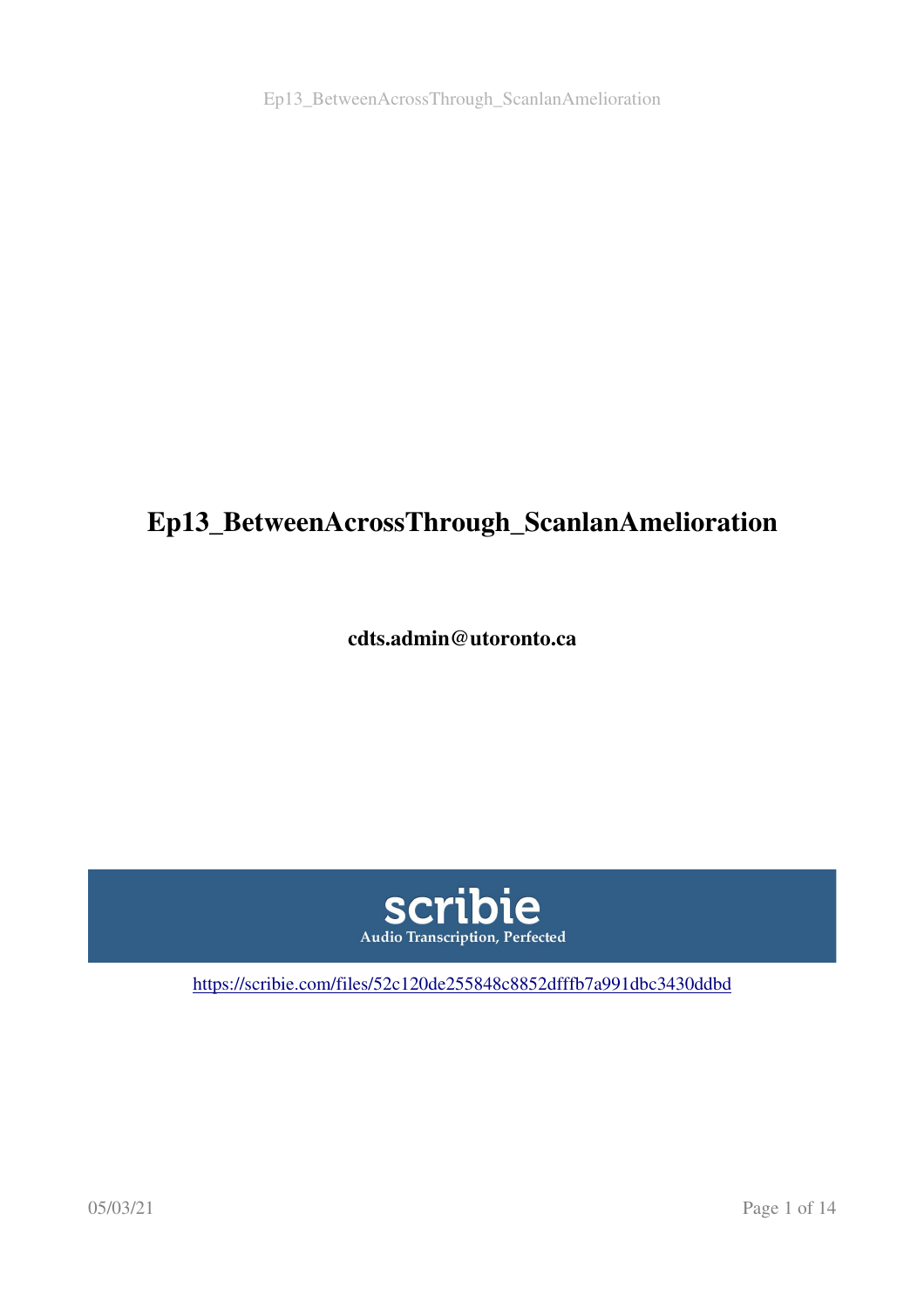#### [music]

### 00:02 Yana Romero: This is Between, Across and Through.

[music]

00:21  $\overline{Y}R$ : Close your eves and imagine the life of a sugar cane slave, the back-breaking labor, the physical, mental, emotional abuse, the lack of freedom, the lack of hope, the lack of a future to call your own. Now imagine hearing that across the world, slavery is ending, and in the British colonies of the Caribbean, a new word is floating around, amelioration, the hope that your life and that of all your loved ones will be safer, better, kinder, and that one day it will lead you to freedom. But what if that word is being spoken by both the people who want to free you and those that want to keep you chained? Today, Professor Kevin Lewis O'Neill, Director of the Centre for Diaspora and Transnational Studies, sits down Professor Padraic Scanlan from the University of Toronto. We will discuss how the rhetoric of amelioration in British Caribbean colonies during the 19th century was used as a means to promote the discourse of both abolitionists and slaveholders, and what this did to solidify a racial hierarchy for generations to come. Please join us as we travel between, across and through.

01:44 Kevin Lewis O'Neill: Hi, I'm Professor Kevin Lewis O'Neill, and we're speaking with Professor Padraic Scanlan. Welcome to the show. Padraic, why is it important to study amelioration now?

01:53 Padraic Scanlan: Well I think one of the consequences of Brexit in the UK has been a reappraisal of the relationship between Britain and its empire from both sides of the question of imperialism. So you have Brexit here celebrating the empire as Britain's greatest achievement and talking about the "independent United Kingdom" as being a place from which to launch a new empire 2.0, and people actually use that turn of phrase, empire 2.0, to refer to whatever constellation of free trade agreements Britain will have after Brexit, and look to that as a possibility for the United Kingdom. But at the same time, I think the fracturing politics of the UK have led to a lot of serious questions about the relationship between Britain and its empire. And so thinking about Britain's relationship to slavery and the relationship between slavery and imperialism and slavery and colonialism is especially important now, and especially pertinent in the kind of contemporary British political discourse.

02:52 KO: And why was amelioration so important to both abolitionists and pro-slavery groups?

02:57 PS: So amelioration was, I think, a moment where pro-slavery ideology, or at least defenses of slavery put forward by slaveholders ground up against antislavery ideology. So as the first challenges to slavery in the 1730s and 1740s were met with a really easy slaveholders response, which was, "Well, the conditions that enslaved people live under are way better than the conditions of poor people in Britain." That was the kind of default defense against attacks on slavery or the slave trade in Britain or North America.

03:32 KO: 'Cause why? What did poverty look like in Britain at that time?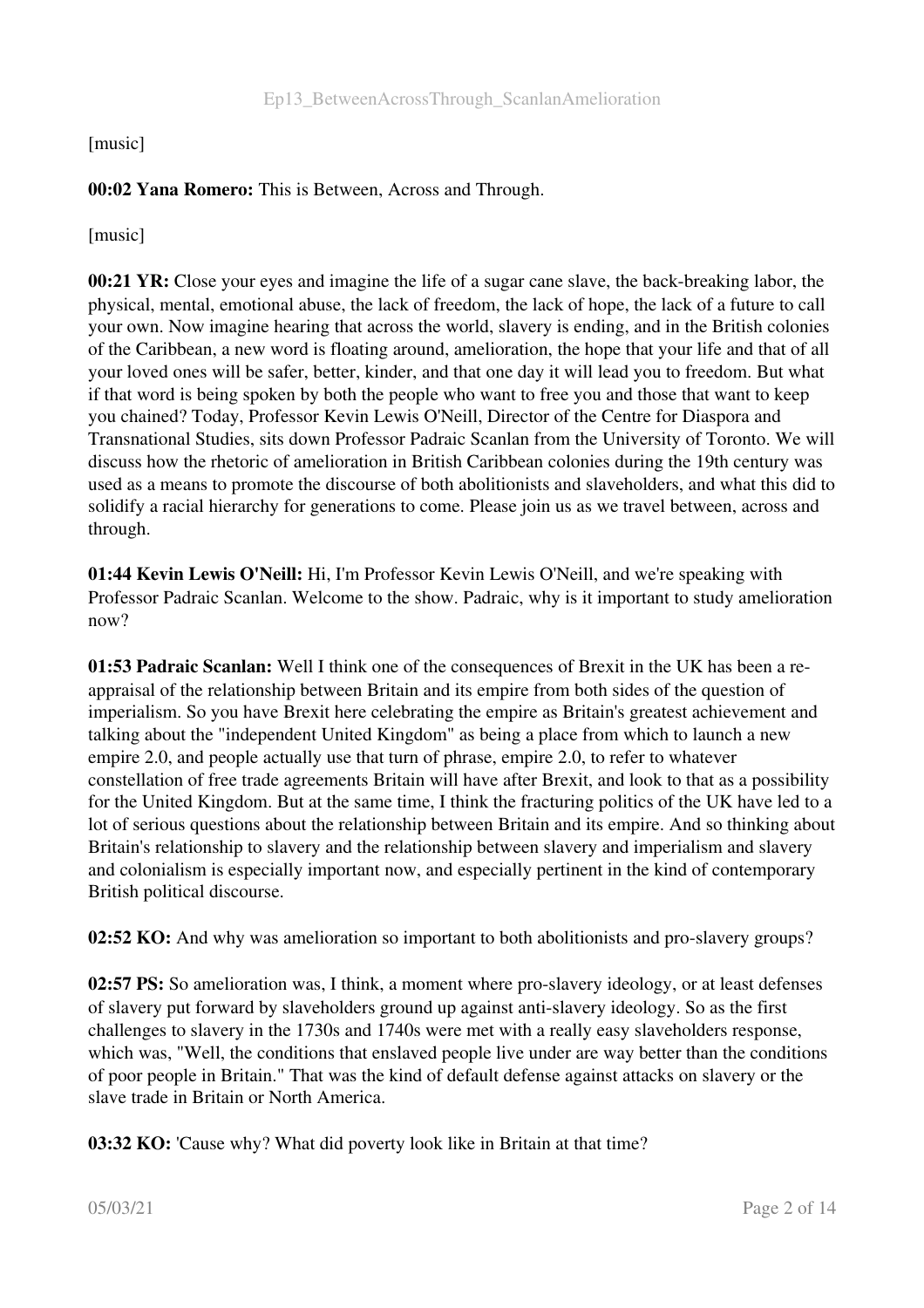#### Ep13\_BetweenAcrossThrough\_ScanlanAmelioration

03:35 PS: I mean, it was widespread. I'm paraphrasing here, but the historian Roy Porter uses, I think it's the phrase that, "Life in the 18th century was raw." Right? So to be wealthy in the 18th century was to be exposed to just an incredibly wide variety of potential calamities, and to be poor was even worse. So poor people in 18th Century Britain were especially vulnerable to enclosure, one of the major forces in 18th Century British history is the consolidation of land holding in Britain and the closing of what remained of common land and waste land, as it was called, which I guess tells you immediately one of the reasons for the logic of enclosure, that land that isn't owned by someone or cultivated by someone is waste land, even if the land is land held in common. And so people who lived in rural areas in Britain were experiencing dispossession, alienation from land that while they didn't have any official title to it, they had held it effectively as their land for centuries, or at least for familial memory.

04:42 PS: And so at the same time in British cities, the rise of what historians sometimes call the industrious revolution, so not necessarily the mechanization of production, but the intensification of production was making a lot of people's lives materially worse. And so the argument that the material conditions of life for enslaved people were better than the material conditions of life for poor Britains was something that got a lot of traction throughout the 18th and 19th century. And amelioration, as anti-slavery advocates promoted it, was a policy principally after the abolition of the slave trade in 1807, that was intended to improve the material conditions of life for enslaved people until they could be kind of morally, spiritually and materially prepared for freedom. And there are all kinds of complications with that argument in and of itself, but the main one, I think, vis-a-vis its relationship to pro-slavery sentiment is that, that was effectively an argument that the lives of enslaved people ought to be made materially better, made at a moment when the lives of poor people in Britain were getting materially worse.

**05:47 PS:** And so the age of amelioration coincides with this era roughly from 1807 until the end of colonial slavery in 1834, and that's also a period of widespread food riots in Britain, massive drops in the standard of living, particularly for people living and working in cottage industries, so it's sort of the end of the the woollen industry in Britain happens in this period, the rise of the cotton factories happens in this period, so it was an argument that elite anti-slavery advocates made to improve the lives of enslaved people, but that made them very vulnerable to accusations of what Dickens would later call telescopic philanthropy, right? Like of looking only across the Atlantic for charity rather than at home.

06:31 KO: And so how was it supposed to change the lives of these slaves?

06:36 PS: Amelioration had two prongs. One was greater regulation from London of the specific laws related to food rations that enslaved people received, the amount of time they had off from work, the conditions under which women with children and pregnant women worked in the fields. I guess you would call them kind of work practices. The other prong of it was the widespread introduction of missionary teaching and the acceptance by slaveholders of the presence of missionaries on plantations. And both of those prongs of amelioration required pressure from London, because slaveholders argued, and ironically sometimes not untruthfully, that the material conditions of life on plantations had been improving since the 1780s and 1790s, but planters were almost uniformly hostile to the presence of missionaries because they believed that missionaries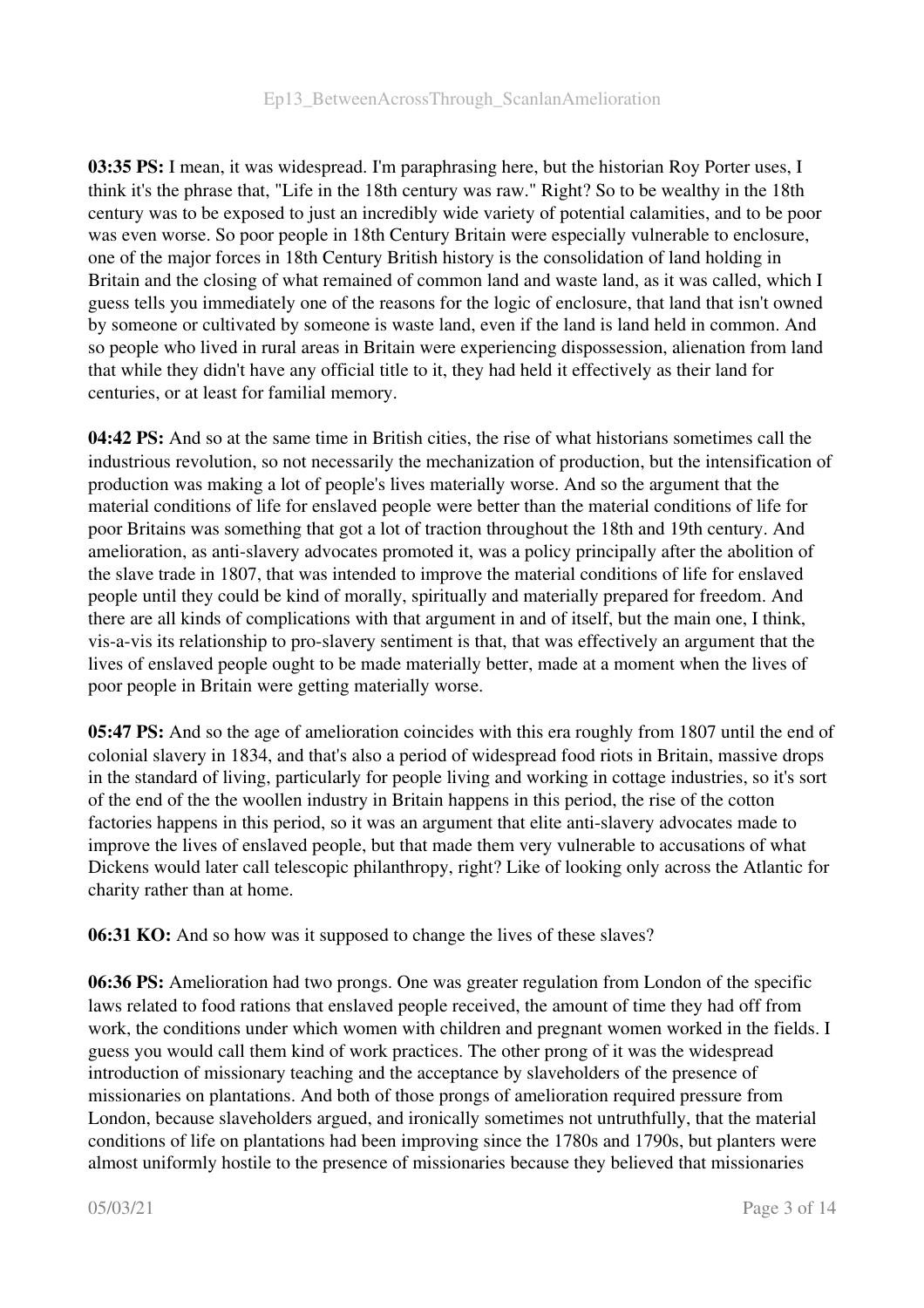would form slave rebellion.

07:34 KO: So the amelioration was a contentious topic. Was it contentious for reasons even beyond the missionary question?

07:42 PS: So the basic kernel of British anti-slavery, and when I say British anti-slavery, I'm sort of short-handing to refer specifically to what historians tend to treat as the kind of core of the antislavery movement. So a group of people like William Wilberforce, like Thomas Clarkson, like Hannah More, a kind of core group of mostly interrelated, mostly wealthy, mostly evangelical white Britons. There are a lot of people who signed anti-slavery petitions or went to anti-slavery rallies, but when historians think about British anti-slavery and the people who kind of spoke for the movement and published most of the documents that we have about it, they're talking about this core of people. And one of the core arguments of British anti-slavery was that emancipation had to be gradual, and it had to be gradual in order to preserve good order on the plantations, to make sure that when freedom finally came for enslaved people, it would come peacefully rather than with a kind of sudden paroxysm of violence like it did in Saint-Domingue, which became Haiti in 1804.

08:45 KO: So gradual, because it could otherwise be a shock to the system?

08:48 PS: Yeah, it's a complicated idea. In part, because British anti-slavery had all of these very concrete material goals like the eventual abolition of slavery, but it also had a deep theological impetus to it. And William Wilberforce was not particularly well known as a theologian, but Wilberforce's kind of main contribution to theology was a book intended to reform the manners of the upper classes, so that there would be an appropriate example to the lower classes, so that the lower classes would find it easier to accept their role and their position within the society. So Wilberforce was content with material inequality in the kind of temporal world, because he was in terms of his vision of the afterlife quite radical. He saw the afterlife as being a moment of complete and total spiritual equality where every person would be on an absolute equal playing field. Because everyday life was so brief in comparison with eternity, he was content to say, "Well, the most we can hope for on earth is people accepting their God-given place within the social hierarchy."

10:00 PS: And so anti-slavery has these two competing push and pull forces within it. One which is a push for the material transformation in the lives of enslaved people, the end of slavery, the end maybe of plantation slavery, the end of the plantation as a way of producing sugar or other commodities, but it also has this theological impetus, which in a way celebrates inequality, because inequality is God-given. And so that internal tension within British anti-slavery is also an internal tension with amelioration because it's about making the material lives of enslaved people better and making the spiritual lives of enslaved people more like the spiritual lives of British evangelicals. But the end goal and at emancipation is not enslaved people becoming free and taking over the government of the colonies that had been built on their labor, the goal is the continuation of white supremacy and of white rule in these colonies, but with enslaved people as a free contented wageearning workforce.

11:02 KO: Because that kind of radical equality that takes place, and through this theological imagination after death is not the aspiration of the moment, there's no interest in radical equality at that point. And in your research, you speak about the tendency to compare slaves to European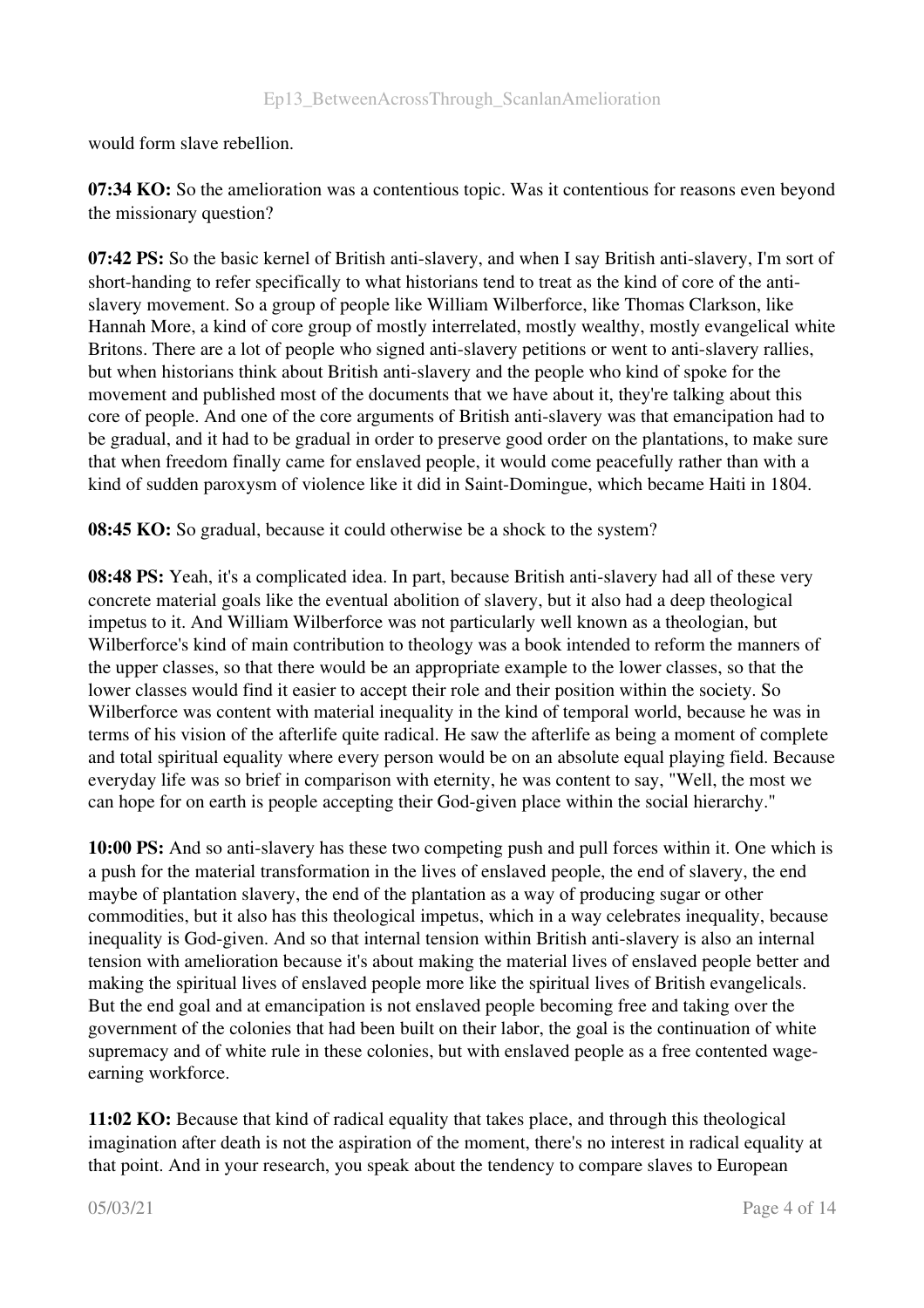peasants. Is that part of the...

11:20 PS: Absolutely. And there's this kind of specificity to the way that British abolitionists used the word peasant, because when you say the word peasant, and when in fact most 18th century British political economists said the word peasant, they meant a kind of either a class of small holding farmers who owned their own land or a class of tenant farmers working on large estates, in the style of what you might have seen in Central or Eastern Europe at the time. But that's not what British abolitionists meant. When they used the term peasant, they meant a kind of, I guess, contented agrarian, wage-earning workforce. So it's not quite the same thing. And slaveholders also used the term peasantry to refer to enslaved people, and they also didn't mean land holding small farmers, they meant enslaved people who are living in this kind of agrarian plantation economy and are also content with their lot. So  $[12:16]$   $\Box$ .

12:17 KO: So then the comparison doesn't upset any kind of racial hierarchy.

12:21 PS: No, not at all. I should clarify, right, there is a... And this is actually a hazard in teaching this stuff to undergraduates in particular, because you don't want to impart this lesson and then have the consequence be people thinking that the abolition of slavery or the abolition of the slave trade wasn't... Didn't accomplish anything, or wasn't worth doing. I think the more important point is to remember that anti-slavery doesn't mean anti-racism, right? And perhaps the most famous icon of the British anti-slavery movement is a cameo designed for Josiah Wedgwood of him as pioneer in the industrialization of pottery. And it's a symbol of an enslaved man kind of kneeling in chains, and the caption reads, "Am I not a Man and a Brother?" And that isn't meant to say like, "Am I not a man and equal?", it's meant to say, "Are we not... " Spiritually as human beings we're equals, but that says nothing about the relationship between a white Briton and an enslaved African worker before or after slavery. That kind of racial hierarchy is preserved, I think.

13:22 KO: In returns to that earlier bifurcation that you had about one's theological equality, but then within the social hierarchy, the two somehow don't relate to each other.

13:36 PS: Yeah, exactly. Wilberforce puts it fairly clearly when he argues that the best you can hope for on Earth is contentment with your position within the social hierarchy and an awareness that your time within that material social hierarchy on Earth is going to be extremely brief. And so what happens on Earth matters very little in comparison to what's going to happen in the afterlife. But at the same time, there's a certain generosity to people like Wilberforce, because 100 years earlier, a more austere Calvinist would have said, "Well, there's no use trying to abolish the slave trade because it doesn't make a difference what anyone does in the material world because everything has been predetermined and predestined." And Wilberforce isn't quite as rigid in his understanding of the relationship between faith and works.

**14:22 KO:** Well, there seems to be a real sense of a horizon or of a future with abolitionists where theologically, as you say, that doesn't... With a strict Calvinist interpretation, you wouldn't necessarily need to imagine the future per se, but there seems to be this future. What does that look like?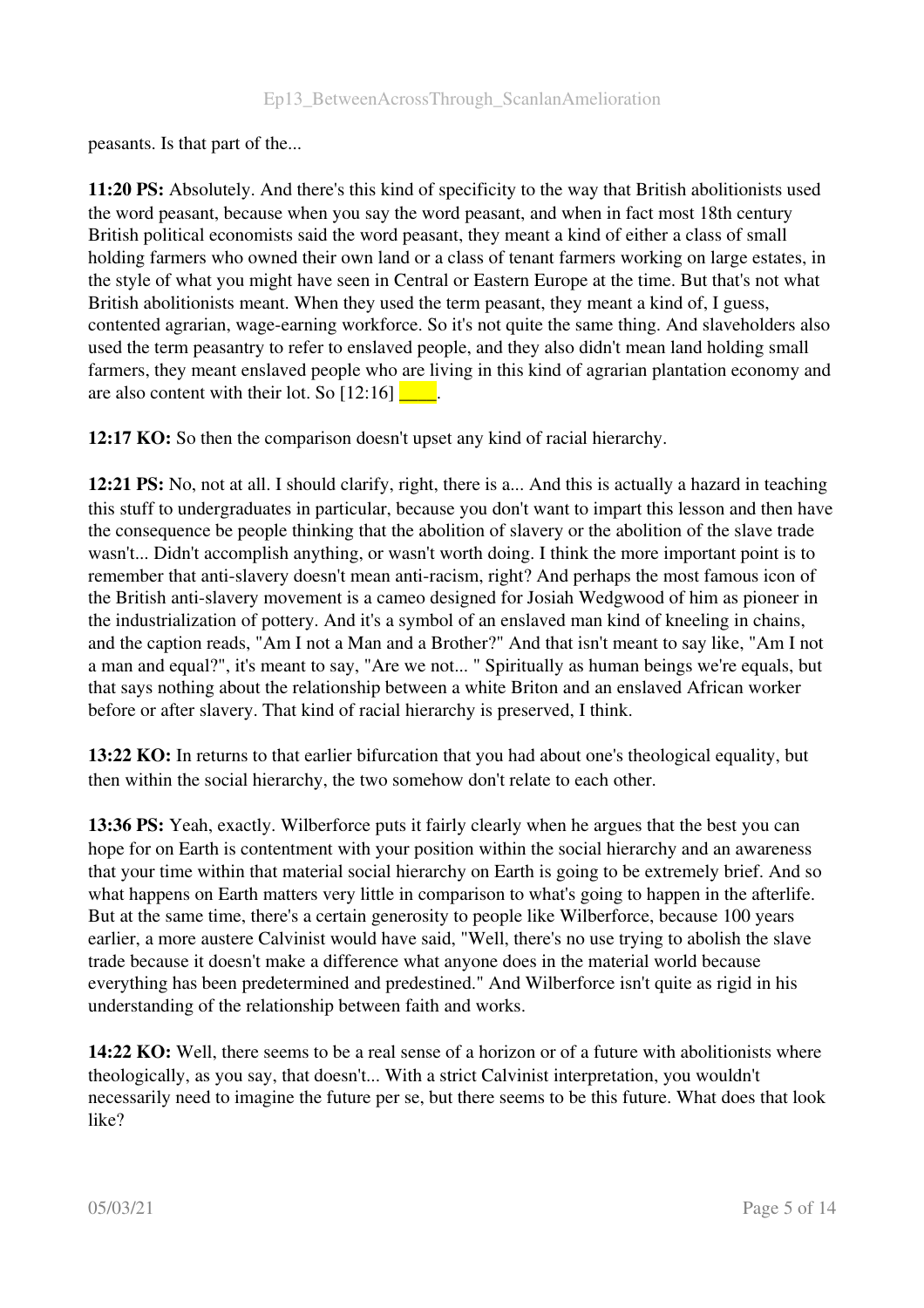14:38 PS: So I think the future for that generation of abolitionists in Britain in the 1790s through until the 1820s is a future where the sugar industry continues, but where the people who had once been enslaved become a wage-earning imperial proletariat, although they would have never called them an imperial proletariat, but a wage earning class in the slave empire of Britain's slave colonies. But then with the passage of time and with the inexorable effect of wage-earning, freed people would become more like the British bourgeoisie. They would buy property, buy land, have possessions, organize their lives into nuclear families with a wage-earning man as the head of household. There's a kind of sense that freedom will transform the British Caribbean colonies into copies of British middle class bourgeois households, but that process of transformation might take hundreds of years, thousands of years, the temporality with which anti-slavery activists think in is very hard to pin down because they are terrified of the possibility of revolution.

16:09 PS: It's really important to remember that this movement comes of age during the French Revolution, it comes into full flower with the American Revolution, it really accelerates with the French Revolution, it's set back by the Haitian revolution. The Atlantic Revolutions that happen alongside the abolition of the slave trade in the British empire affect the people who lead the campaign in all kinds of profound ways, principally in ways that add on to a natural conservatism even more reluctance to make any kind of change that might result in revolutionary change.

16:41 KO: And the fear was a fear of revolution. There must have also been a fear that the very industry would go away, that the sugar plantation might not survive given the imagined upward mobility of these workers.

16:56 PS: The main worry for abolitionists in Britain was always that the theory that they implicitly posited about the consequences of and the process of emancipation would be proved wrong. It's also important to remember that in addition to being born in the era of the American, French and Haitian revolutions, British anti-slavery also comes to fruition in the middle of the British Enlightenment. So there's a spirit in the air of empiricism and a common sense philosophy and way of proving the validity of theories based on the observation of empirical data. And so there's an experimental character to British anti-slavery as well. So amelioration is supposed to be a way of proving that the theories of political economy advanced by anti-slavery activists are true. If you introduce missionaries to plantations, enslaved people will convert to Christianity. If enslaved people convert to Christianity, they will work more diligently and will be less likely to rebel against the people who claim to own them, provided of course that you also improve the material conditions of their life at the same time, and the combination of a rising standard of living and rising Christianization will eventually make enslaved people "ready for emancipation".

18:16 PS: And so every data point that seems to run against that theory was treated with shock and fear by abolitionists. So there were major slave rebellions, probably the three most substantial slave rebellions in the history of the British empire happened in the era of amelioration in 1816 in Barbados, in 1823 in Demerara in British Guiana, and then in 1830, 1831 in Jamaica, Britain's largest and most important sugar colony. And each of those rebellions was in some way connected to a white missionary. It was very easy to find a white missionary who could be blamed for the rebellion. And that on the one hand takes away all of the organization and collective action of enslaved people and places the cause of the rebellion has to be a white person because it couldn't possibly have been organized independent of a white person. But at the same time, it terrorizes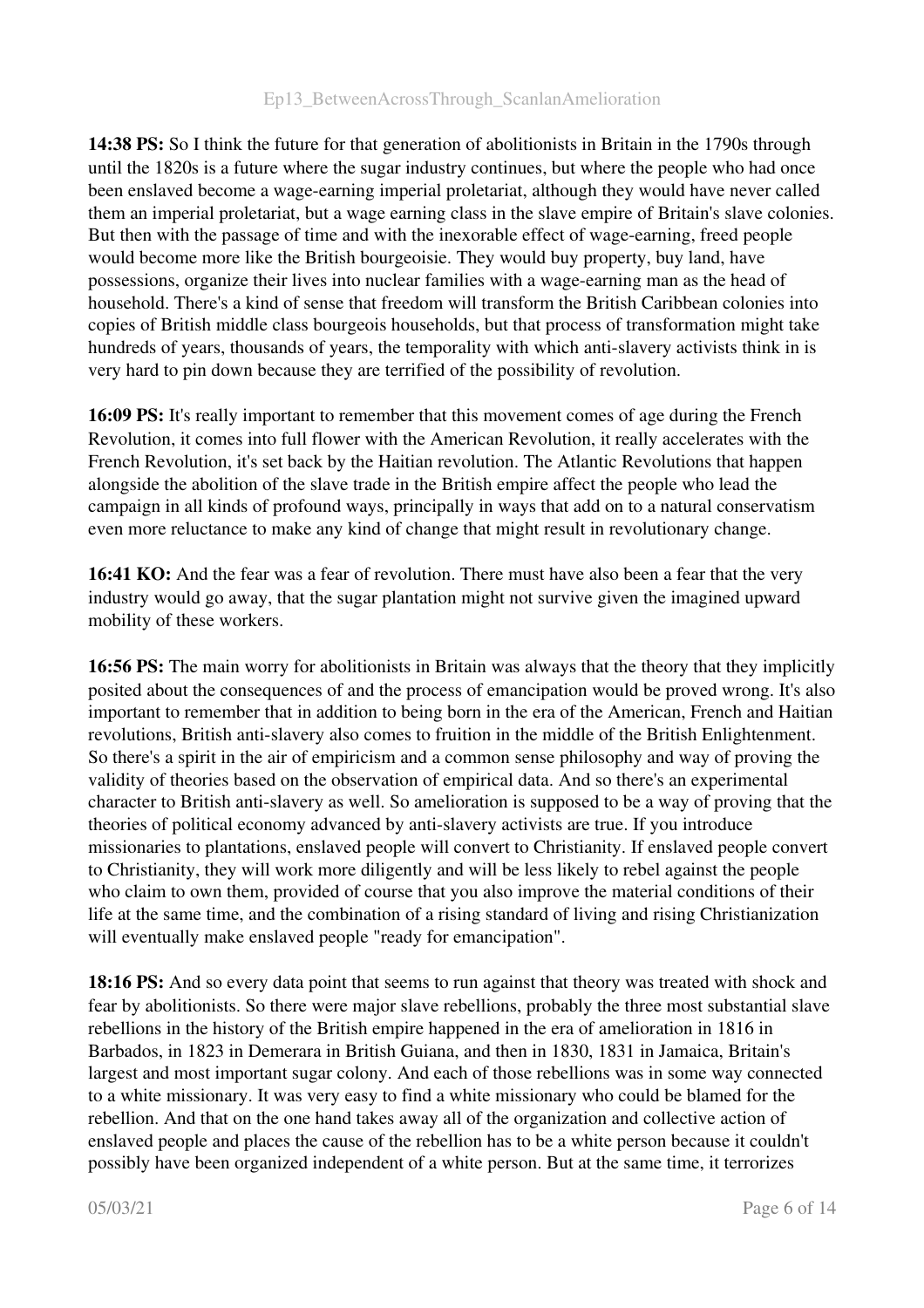white British abolitionists, because it seems like a data point against the theory of amelioration, because if the presence of white missionaries is actually encouraging rebellion, then maybe amelioration won't lead to the kind of peaceful emancipation that it's supposed to.

19:24 KO: And these white missionaries, they're guilty in quotes of mixing those two streams, of the theological and the social, to say that, "No, in fact, it's not about what your lot in life is here, there's something more profound kind of equality."

19:41 PS: I mean, that is definitely a charitable way of reading what happens within British Protestant missions in the slave colonies of the empire. And in both the Demerara and the Barbados rebellions, it's pretty clear that enslaved people are using the mission station in part as a conduit, an additional conduit for information from Britain. And they're aware that anti-slavery has become a major political issue in Britain, both because legislators in the Barbados Assembly or in the Executive Council of Demerara are talking about it all the time, it's appearing in colonial newspapers, and also because missionaries are receiving correspondence from London, from antislavery advocates. And what seems to have happened in both Barbados and Demerara is that enslaved people believed that they had already been emancipated, and that planters were keeping from them the proof of their emancipation. They often call them free papers, which is a kind of Pan-Atlantic phenomenon, where to prove that you're free, if you're of African descent, I mean, in the United States, until like 1865, you need to probably have freedom papers on your person, or risk reenslavement.

20:56 PS: And so, they're looking for free papers, and when they don't appear, because, of course, they actually hadn't been passed in London, what was happening in 1816 was the Slave Registry Act, which was an act promoted by abolitionists to force planters to send to England a register of all of the people who they counted as their slaves every year. And then in the 1820s, there was a debate in parliament about passing a series of resolutions, affirming Britain's belief in gradual emancipation. So there was talk of anti-slavery, but it wasn't actual emancipation. And whether enslaved people knew that and ran with it anyway, or whether they genuinely believed that they were being misled, is sort of impossible to prove. But regardless, missionaries were primarily implicated as conduits of information, and also as kind of centers of organizing with the implantation communities.

21:54 KO: Why were White elites afraid that free people wouldn't be easily coerced into working?

22:00 PS: There's a really simple answer, and then there's a more deeper, more complicated answer. So the simple answer is, because working on a plantation was awful. It was, even in an 18th century of particularly hard work, sugar plantation work, in particular, required a huge amount of organized concentrated labor, particularly at the kind of beginning and end of the cycle of sugar planting. So, day-to-day cultivation of sugar canes was, I mean, this is only relative terms, a relatively easy work, but planting sugar canes and harvesting them and processing sugar required enormous amounts of just sort of raw physical power, and in terms of cultivating and processing sugar required around the clock processing.

22:47 PS: Sugar starts to ferment within the sugar cane within 24 hours of being cut down, so when you're producing sugar from sugar cane, the canes have to be cut down and processed before the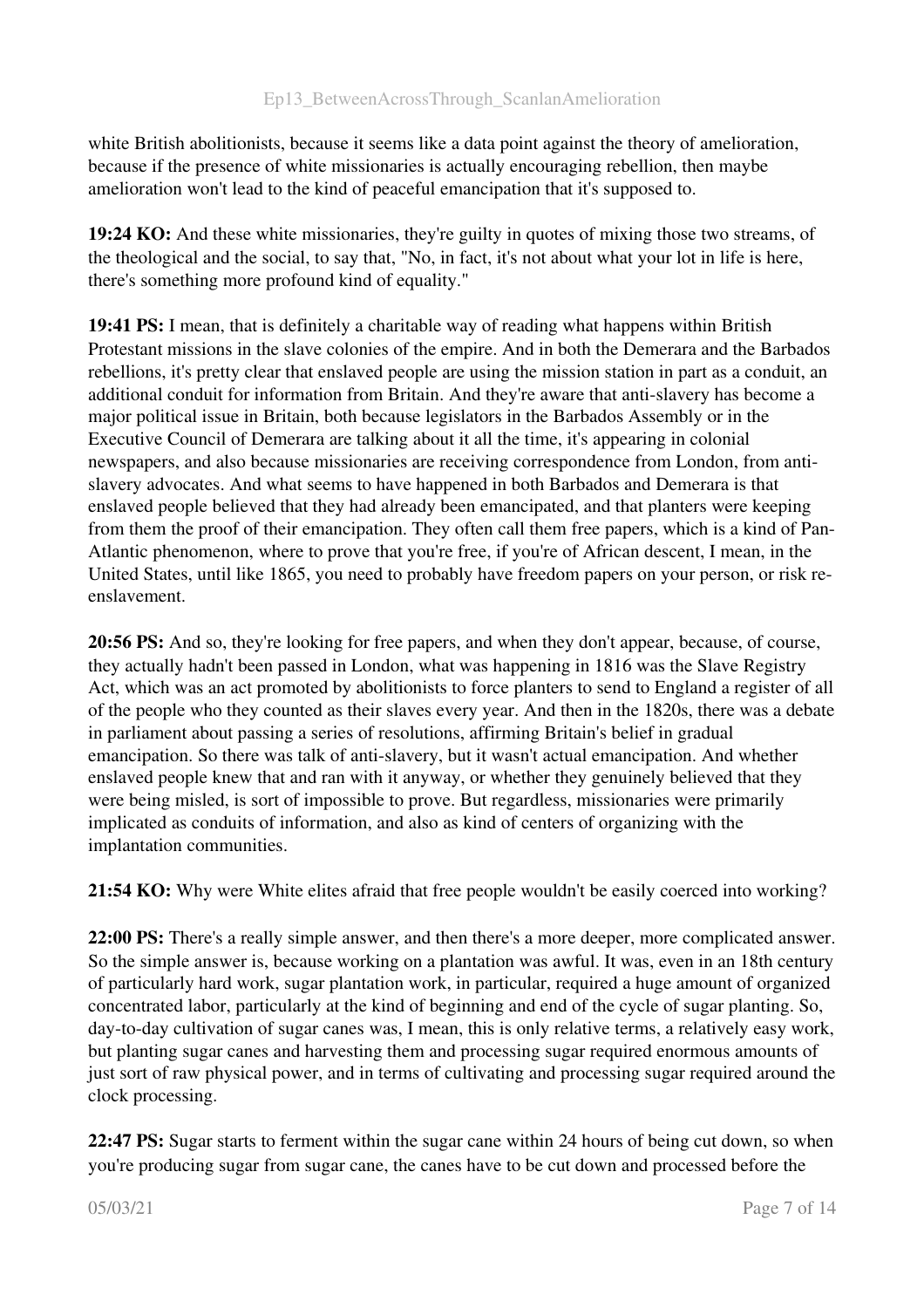canes start to ferment, which means that sugar mills had to run 24 hours a day during crop time, so it's really hard work. The other worry, I think, is that by virtue of the way the plantation was set up, enslaved people would be able to retreat to their own provision grounds and gardens and just kind of cease working in the imperial sugar industry and support themselves, either as subsistence farmers or as small-time market gardeners or livestock herders, or even small-time sugar producers. So there was already kind of a culture of subsistence farming that made plantation labor under slavery possible. And both slaveholders and anti-slavery activists were worried that the existence of a kind of subsistence farming would make it possible for enslaved people, after emancipation, to just kind of cease working for the plantation, and nobody wanted that in Britain.

23:52 KO: It seems like a very convincing answer, given how intense the sugar plantation sounds.

23:57 PS: Yeah, from the perspective of an 1820s, 1830s era, when the demand for sugar is enormous, the value of sugar is vast and elastic, there's no limit to the amount of sugar it seems that Europe would consume in the 18th century. Even as the price kept falling and production kept growing, the market kept expanding. And in the absence of some kind of way of either inculcating the desire to work on plantations within enslaved people, or making it impossible for recently emancipated people to actually leave the plantation, then the sugar industry simply wouldn't survive. And that's baked into emancipation policy, that's the sort of core of the Emancipation Act of 1833, is a series of provisions that make it very, very difficult for emancipated people to not work on sugar plantations.

24:53 KO: Yeah. So how did these British abolitionists hope to keep these free people coerced?

25:00 PS: So I think there are two strains within British anti-slavery, one that's sort of more deeply religious than the other. So the very kinda deeply religious abolitionists who really believed in the transformative power of Christian conversion and missionary work, believed that you didn't really need additional rules, because conversion to Christianity would itself be enough to inculcate the kind of discipline and desire to labor that was necessary to keep the sugar industry running and to keep the sugar colonies relevant to the British Empire. But I would say that represents a relatively small minority of abolitionists at the kind of top. But within Parliament, the plan for emancipation hinges on the idea of apprenticeship. The entire Abolition of Slavery Act of 1833 is, I would argue, largely devoted to compensating slave owners. And it literally compensates slave owners by establishing a fund of 20 million pounds that slave owners can apply to and receive compensation for a proportion of the capital value of enslaved people on their plantations at the time of the last census, which I think was in 1827.

26:17 PS: And the rest of the compensation comes through apprenticeship. So, enslaved people, on August 1st, 1834, are no longer enslaved, but they all become apprentices. And as apprentices, they're required to continue working for a fixed period of time for the people who had once claimed to own them, for people who were working in skilled trades or in... As kind of enslaved domestic servants, it's four years, and for people that worked in the fields, it's six years.

26:44 KO: So, apprenticeship, for me, calls to mind the idea of a novice, or someone who doesn't understand the trade then learning the trade. Obviously, these people knew full well how to work on a sugar plantation. So what were they really learning?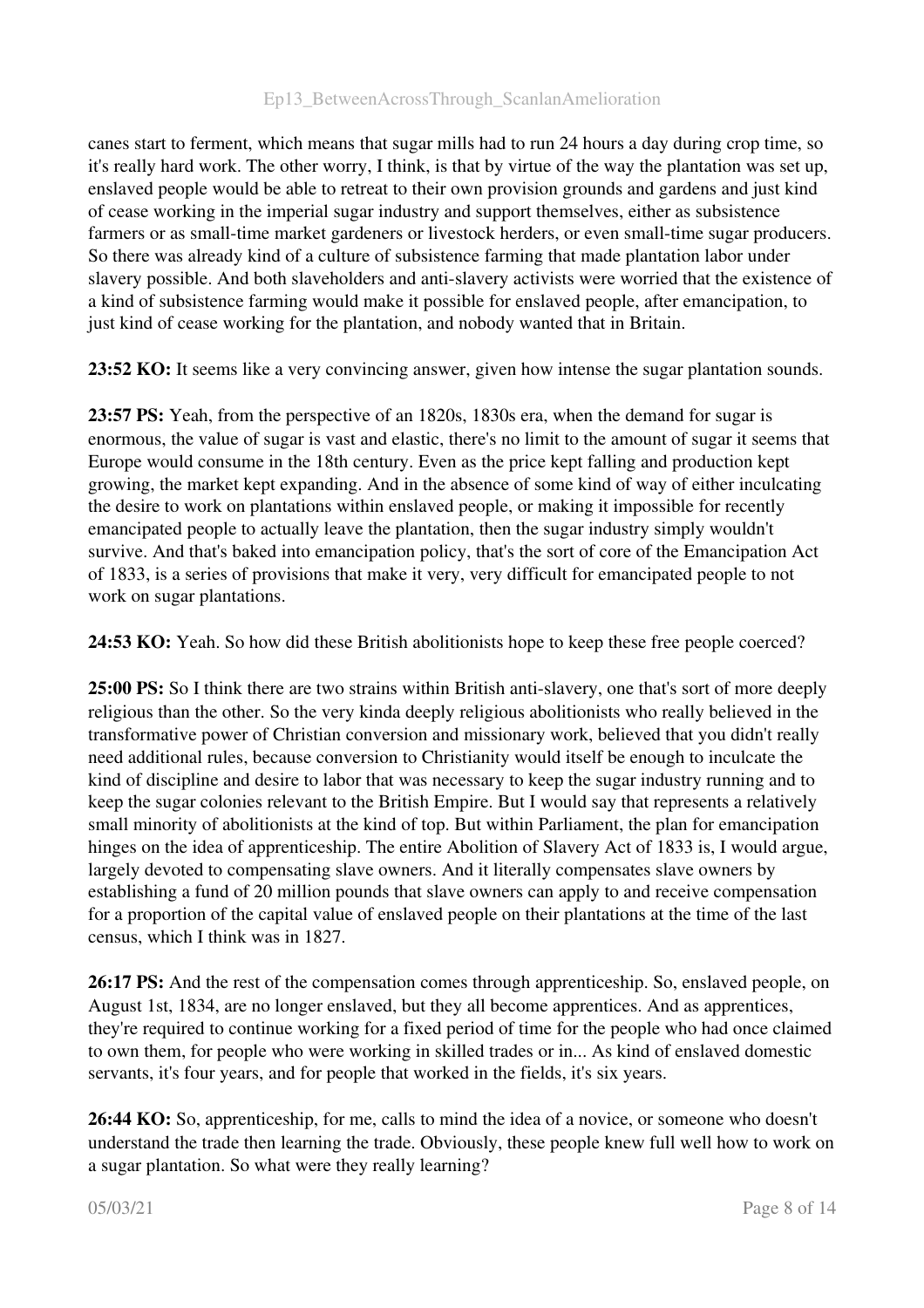26:58 PS: It's an apprenticeship not even in a trade so much as in all of the other economic apparatus that surrounds a trade. So, it's an apprenticeship in being a farm worker for wages, rather than an enslaved farm worker. So the apprenticeship is not in any particular craft, it's to teach formerly enslaved people how to accept a wage and what to do with it. And that's a very generous interpretation of what apprenticeship means. The other interpretation means that it's basically a meaningless term that is conjured up...

#### 27:29 KO: Sure.

27:29 PS: 'Cause it sounds better than modified slavery...

27:34 KO: Sure.

27:34 PS: Or attenuated slavery, or something like that, which is effectively what apprenticeship is.

27:36 KO: At its base, it's coerced labor.

27:38 PS: Yes, it's coerced labor for 45 hours a week, sometimes read as 40.5 hours a week, because the language of the Act is vague. The language of the Act says 40 and a half hours a week, so it's not even really clear from the language of the Act what that term of hours actually is. And moreover, there are hardly any clocks in the West Indies, and very, very few on sugar plantations, in a part of the world where most days are 12 hours, give or take a few minutes.

28:05 KO: Sure. It's right on the Equator.

28:06 PS: Exactly. So, the working day starts at 6:00 AM and ends at 6:00 PM, effectively. And within that 12-hour span, there are... Maybe a particularly wealthy plantation might have... The overseer might have a wrist watch, there might be a clock in the great house or a clock in the sugarboiling facilities, but there isn't gonna be a clock out on the fields.

28:26 KO: And it's a far cry from clocking in and clocking out...

28:28 PS: Absolutely. And yet...

28:29 KO: Industrial labor

28:30 PS: And yet, shift work is a new idea in Britain at this time. People aren't hired for an hourly wage in Britain, they're paid according to a season, or a year. Even at the most sophisticated factories that rely the most on a very specific division of labor between employees, there isn't a kind of 12hour working day measured in quite the same way. So, I think that for people in Britain, the sugar empire, the slave empire, is a kind of realm of fantasy. Very few of the leading abolitionists have spent any time outside of Britain. Among the hardcore of that first generation of abolitionists, as far as I know, Zachary Macaulay is the only person who has spent time in both West Africa and the British Caribbean. He's the governor of Sierra Leone,  $[29:21]$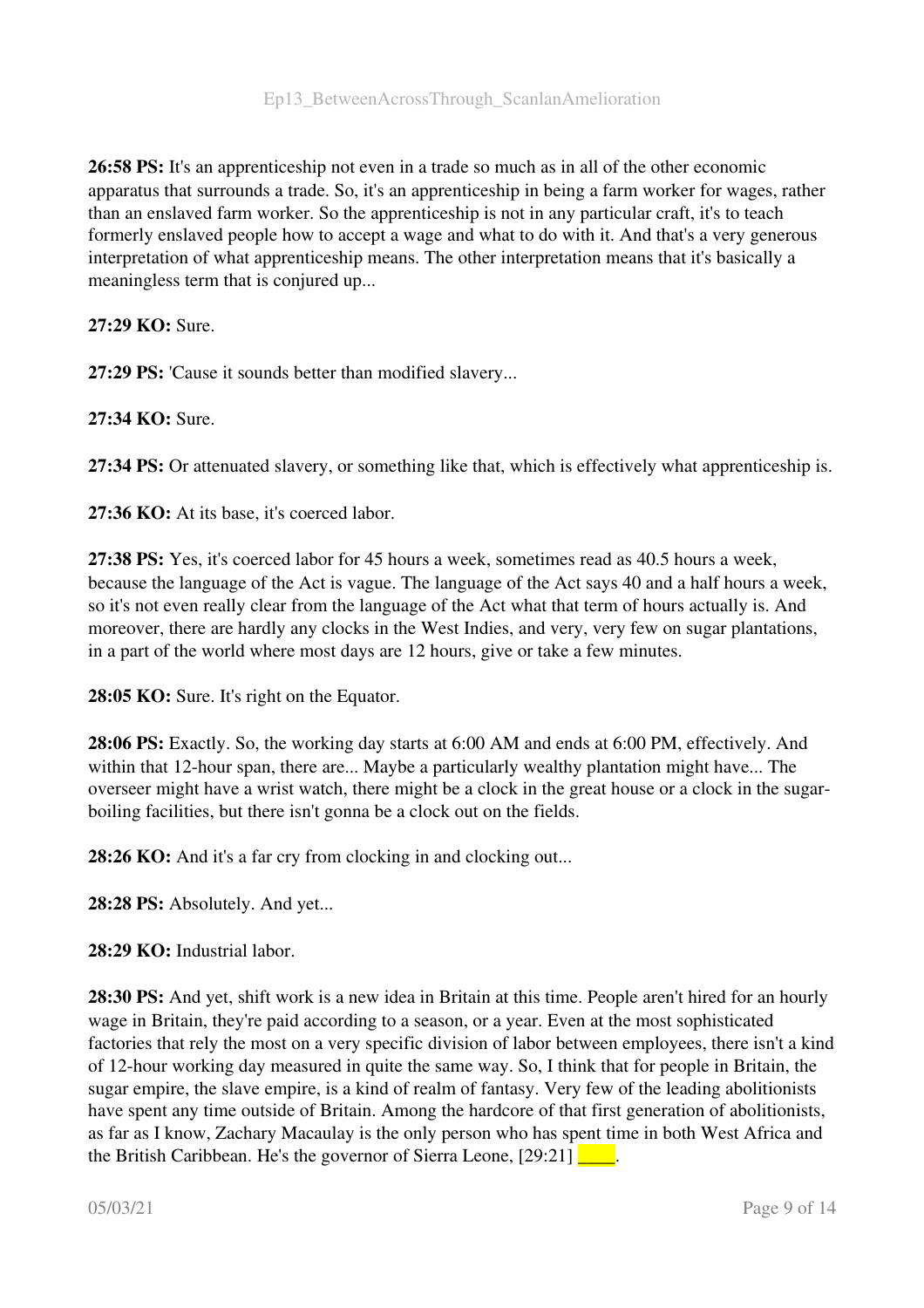29:22 KO: And so, it's literally a world of fantasy that they are just imagining through books and conversations what this could be like.

29:27 PS: Yeah. Yep. And a huge volume of correspondence from missionaries.

29:34 KO: How did this model of emancipation and apprenticeship strengthened racial hierarchies?

29:40 PS: So, apprenticeship was designed to transform slave owners into sort of law-abiding, patrician employers, and to transform enslaved people into a law-abiding, peaceful, contented workforce that accepted wages. But it also formalized the idea that the people working for wages in the most low-paid, relatively speaking, low-skilled positions within the sugar industry, would be people of African descent. Realistically, that racialized capitalism was made by slavery, but it definitely wasn't unmade by anti-slavery. If anything, apprenticeship preserved that basic relationship between who owns lands, who owns the means of production, and who works on it as something that was explicitly racialized.

30:36 PS: And it's something that carried through in the history of the British Caribbean, until the colonization and after decolonization. Because after the end of slavery in the British Empire, and especially after the consolidation of free trade in the 1840s, the Caribbean just didn't matter to Britain anymore in quite the same way as it had done in the past. But at the same time, in the Caribbean, you would think the stated goal of the abolitionists in the 1830s was to eventually create colonies that had been slave colonies, where enslaved people would become the voters, and the politicians, and the governors of the colony. And what actually happens, and it's particularly acute in Jamaica, is that throughout the 19th century, as more and more people, particularly people of mixed European and African descent, but also people of African descent, acquire more and more property, the qualifications for voting, the bar is raised higher and higher, and the qualifications to hold office are raised higher and higher.

31:32 PS: And meanwhile, London occasionally fiddles with the rules for land ownership in order to make it harder for, especially people descended from slaves, to buy and hold land. And Jamaica is the only colony in the British Empire that has an elected assembly at the beginning of the 19th century, and doesn't at the end of the 19th century. After a major labor revolt called the Morant Bay rebellion, in the 1860s, London decides to remove Jamaica's assembly and make Jamaica a Crown colony, until decolonization in the 1960s. And so, the idea of a representative government within the British Empire, led by someone who was of African descent, when that became possible in the 19th century, the response from London was to cut that off at the knees. So, I would argue that if you take amelioration, the era of amelioration seriously, you have to recognize that the claims to race blindness of liberalism in this kind of dawn of the Victorian era are completely speciest. It is, at its core, assumes and enforces a racial hierarchy within the Empire.

32:43 KO: And does that carry on? I mean, I'm some wondering how did the conditions set by emancipation in the Caribbean, how did it shape the lives of the free people and lives of their descendants, moving on?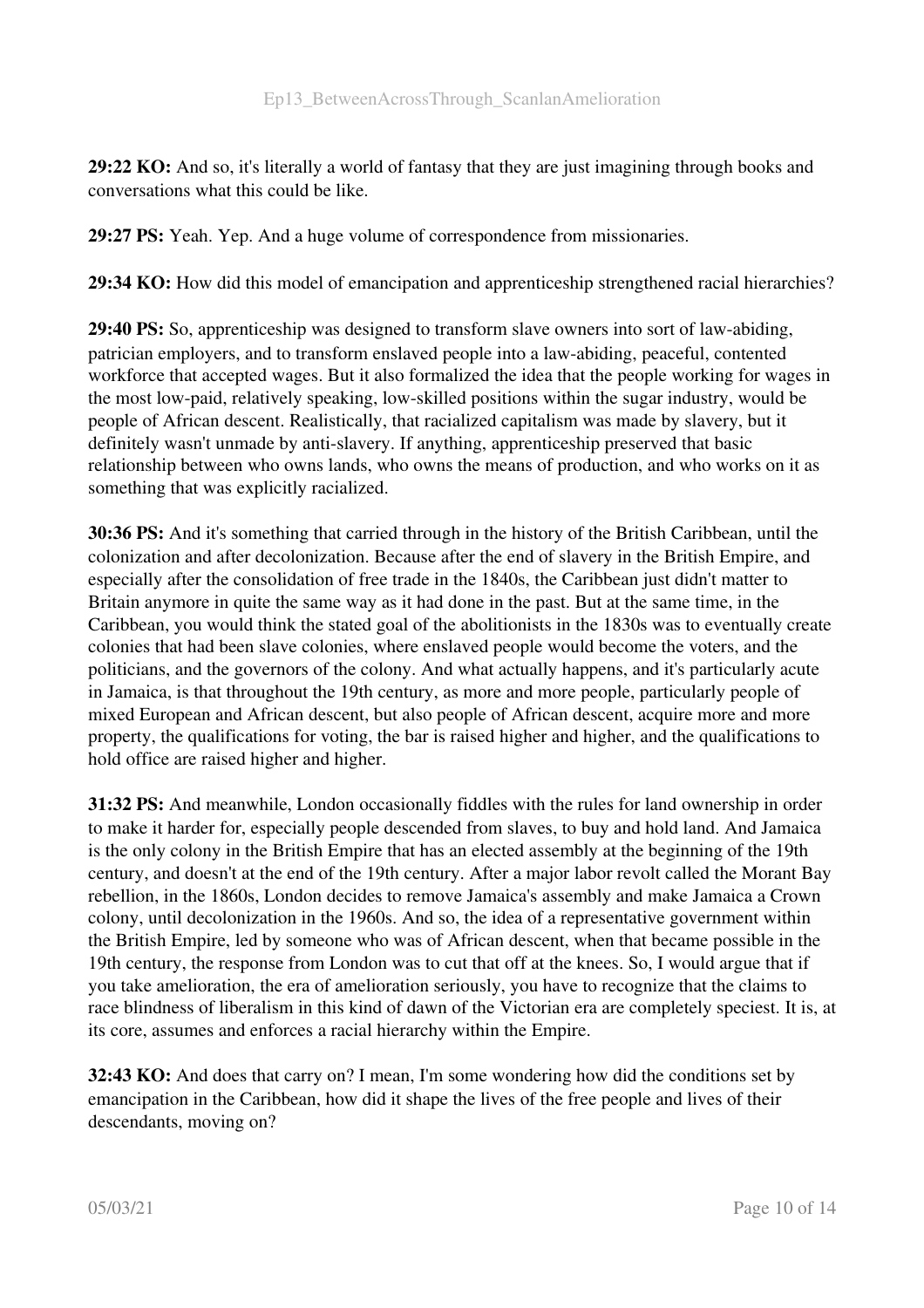#### Ep13 BetweenAcrossThrough ScanlanAmelioration

32:56 PS: So, apprenticeship collapses in 1838. So it's supposed to extend until 1840, and it collapses in 1838 for two reasons. The first is a groundswell of opposition in Britain to the practices of corporal punishment that are still being practiced under apprenticeship, particularly the flogging of women. That becomes a major point of contention between the anti-slavery lobby in Britain and the imperial government in London. That's one of the things that amelioration is supposed to do, is get rid of the punishment of women within the slave colonies, which is rooted in a British enlightenment vision of civilizational order advancing, based on the treatment of women. So, the treatment of women for people like Hume or Adam Smith is a major indicator of the degree of "civilization", in inverted commas, of the society that's being examined.

33:53 PS: So that's one thing that caused apprenticeship to collapse. And the other is that the planters just won't follow any of the regulations that London sets out, and it's leading to a constitutional crisis. Because, in theory, the colonies of the Caribbean that have legislatures, places like Jamaica and Barbados, parts of the Leeward Islands, Saint Kitts, these are places that have a tradition of self-government, and are unwilling to accept the regulations being laid out for them from London. And London is in a position where they can't impose martial law, because that would be an enormously expensive and humiliating climb down for Britain, so they kinda give in and they offer the legislatures the possibility to just end apprenticeship early, on kinda favorable terms for trade. And they accept it, and then slavery ends. So, slavery ends, not with a bang, but a whimper. August 1st, 1838, is still crucial and much remembered date for people in the Caribbean. But when August 1st, 1838, came in the Caribbean, it didn't come because of any kind of groundswell of organized opposition, except for organized opposition led by planters, against regulations being imposed from Britain.

35:08 PS: So, the whole history of British emancipation is incredibly fraught with contradictions, and it's full of these kind of dead ends, and sort of things grinding to a halt or falling apart, rather than ending in any kind of dramatic, or cataclysmic, or satisfying way, which I think is why Britons now remember the abolition of the slave trade in 1807 much more fondly, and with much more patriotic brio than they do the abolition of slavery in 1834. And that was actually the case in the 19th century. In 1807, Britons celebrated the end of slavery across the entire political spectrum. Or rather, celebrated the end of the slave trade. But then, the end of slavery, I think, there were people who were very deeply skeptical about emancipation, in a way that most Britons would have seen the end of the slave trade as being a patriotic triumph.

36:02 KO: So much of your research talks about how to get people to work, how to coerce them, and how to think about the different motivations that actually make people work. And what's interesting is that it's not just creating apprenticeships for recently freed people to learn how to become wage laborers, but also there's kinda of a pedagogy of even slave owners and former slave owners, of how to manage wage labor. Now we're in an era where we don't have anxieties about getting people to work, we have huge anxieties about people not working.

#### 36:36 PS: Yeah.

36:36 KO: This effort, 150, 200 years ago, to teach us to want to work has seemed to have really gotten into us in a way, that we have real anxieties about people who can't find work, who can't fit within to the economy. Does your work provide you perspective on the contemporary situation?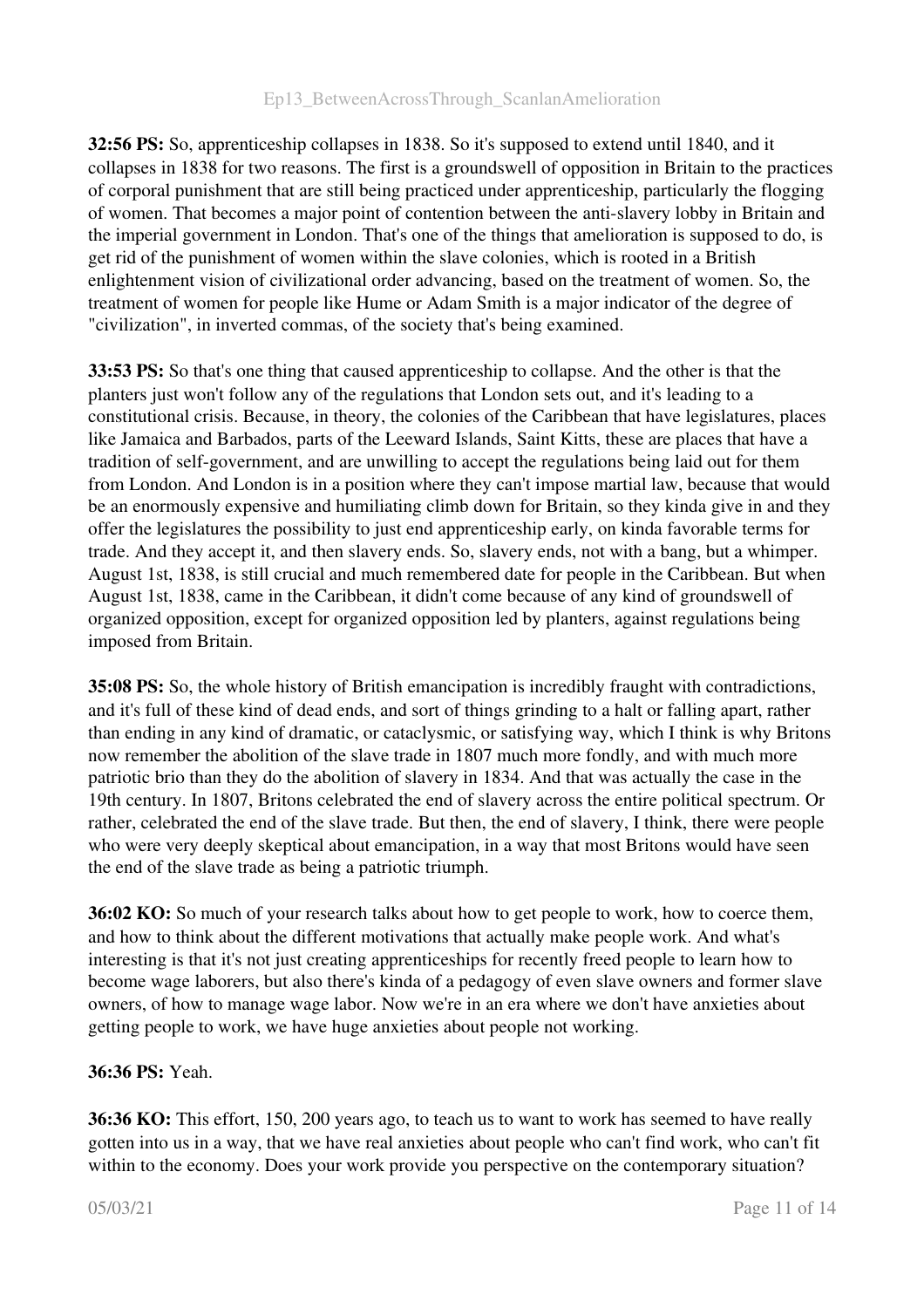36:57 PS: That's one of the things that draws me to somebody who I find otherwise kind of a pretty repellent figure, Thomas Carlyle, and I have a long-term project, I'm writing a biography of Carlyle. And I think that Carlyle's moment of flourishing as an essayist in the 1820s, '30s, '40s, there are a lot of parallels between that era and the present day. This is an era when the basic features of the economy are changing in profound ways that are displacing and discomforting huge swaths of the population. And Carlyle argues effectively... Carlyle is sympathetic to slavery, but he's sympathetic to slavery because it gives people a position that they can occupy reliably. It's like he has a famous comparisons between Ireland and Jamaica, which actually is a comparison that's made an awful lot in the 19th century, in the 18th century. Two of Britain's earliest island colonies.

#### 37:54 KO: Yeah.

37:54 PS: And Carlyle's solution to a time when nobody knows exactly what's gonna happen economically is to turn the clock back to the Middle Ages, when although life was miserable for most people, at least people knew where they stood. And I think that that anxiety about a changing economic order and that retrenchment and resurgence of really kind of hoarse, reactionary conservatism is something that we're seeing now. People respond to economic fracture in ways that are often deeply reactionary. And so, I think that that moment at the turn of the 19th century, and in the fist three or four decades of the 19th century, when everyone with a stake in these kinds of debates in Britain was very, very anxious about what would happen to the supply of labor, what would happen to workers, what would happen to cities, as Britain transformed itself from agrarian, if heavily capitalized, 18th-century economy, into a sophisticated 19th-century industrial economy.

39:07 PS: And because the West Indies were this realm of fantasy, it was a place where antislavery activists could set aside the blunt realities of dealing with workers in Britain and project onto workers who had never worked for wages. You could start at year zero and build a wage-earning society without all of the kinds of problems that were leading wage-earners in Britain to be massacred at Peterloo, to break mills in the North, to set fire to cornfields in agrarian protests, what's called the Swing Riots, and the same economic forces that are shaping the lives of workers in Britain are shaping the lives of enslaved workers in Jamaica, but in very different ways. And so, those kinds of protests at the industrial core and the commodity-producing periphery are still with us, and they're still... They're getting more and more acute by the day, in the present.

40:04 KO: Thanks so much, Padraic.

40:05 PS: Yeah, no problem, thank you.

[music]

40:10 YR: That was Professor Kevin Lewis O'Neill, in conversation with Professor Padraic Scanlan, from the University of Toronto. On our next episode, we'll talk to Professor Naor Ben-Yehoyada, to discuss how to reframe the humanitarian crisis in the Mediterranean to reduce the loss of life. Please subscribe on your favorite app so you won't miss it. This monthly podcast was brought to you by the Centre for Diaspora and Transnational Studies at the University of Toronto.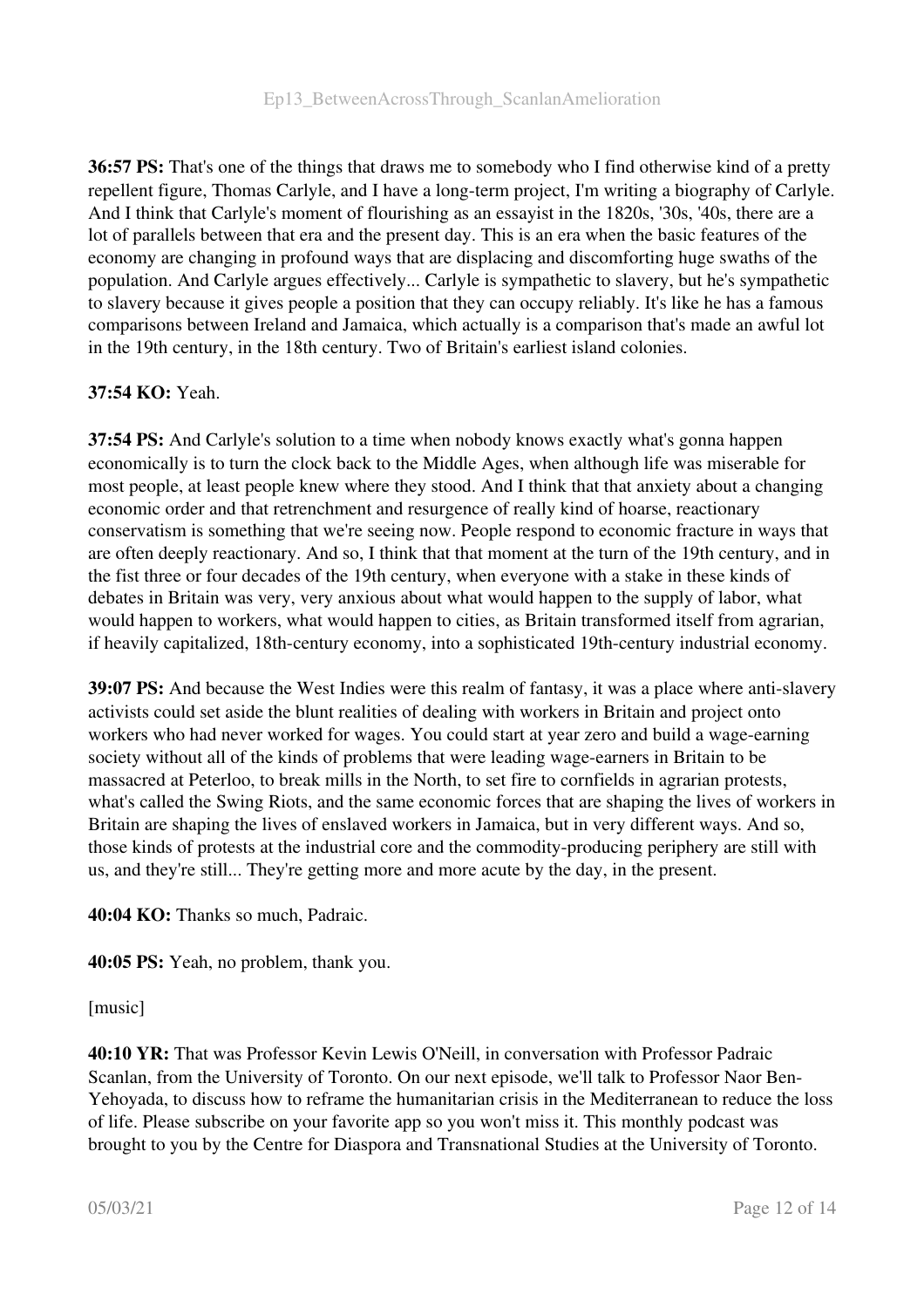This episode was created, produced and mixed by me, Yana Romero. Thank you for listening and joining the conversation.